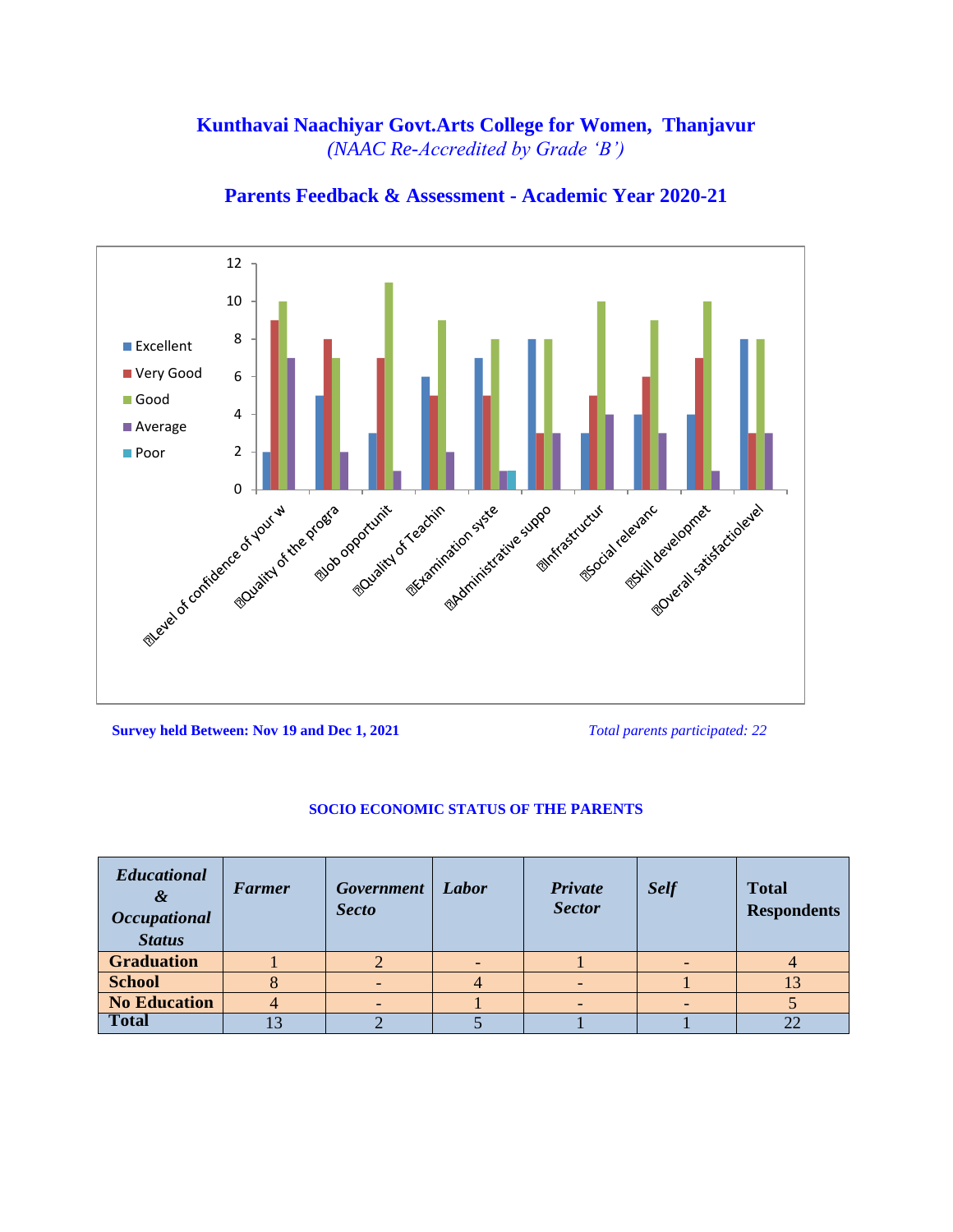# Kunthavai Naachiyar Govt.Arts College for Women, Thanjavur (NAAC Re-Accredited by Grade 'B') **Employees Feed Back(Non-Teaching) - Academic Year 2020-21**



**Survey held Between: Nov 19 and Dec 1, 2021** 

Total Employees participated: 08

#### Employees Feed Back(Non-Teaching) - Academ

|                     | <b>Office</b><br><b>Infrastructu</b><br>re | <b>Stakeshold</b><br>ers Support | <b>Administrati</b><br><b>ve Support</b> | <b>Administrati</b><br><b>ve Planning</b><br>an exection | <b>Worklo</b><br>ad | <b>Staff</b><br>adequa<br><b>CV</b> | <b>Overall</b><br>rating<br>for the<br>instituti<br><b>on</b> |
|---------------------|--------------------------------------------|----------------------------------|------------------------------------------|----------------------------------------------------------|---------------------|-------------------------------------|---------------------------------------------------------------|
| <b>Excelle</b>      |                                            |                                  |                                          |                                                          |                     |                                     |                                                               |
| n <sub>t</sub>      |                                            |                                  |                                          |                                                          |                     | 7                                   |                                                               |
| <b>Very</b><br>Good |                                            |                                  |                                          |                                                          |                     |                                     |                                                               |
|                     |                                            |                                  | ۰.                                       |                                                          |                     | ۰                                   |                                                               |
| Good                | ۰                                          | ٠                                |                                          | ۰                                                        |                     | ۰                                   |                                                               |
| <b>Averag</b>       |                                            |                                  |                                          |                                                          |                     |                                     |                                                               |
| e                   | ۰                                          | ۰                                | ٠                                        | ۰                                                        |                     |                                     |                                                               |
| Poor                |                                            |                                  |                                          |                                                          |                     |                                     |                                                               |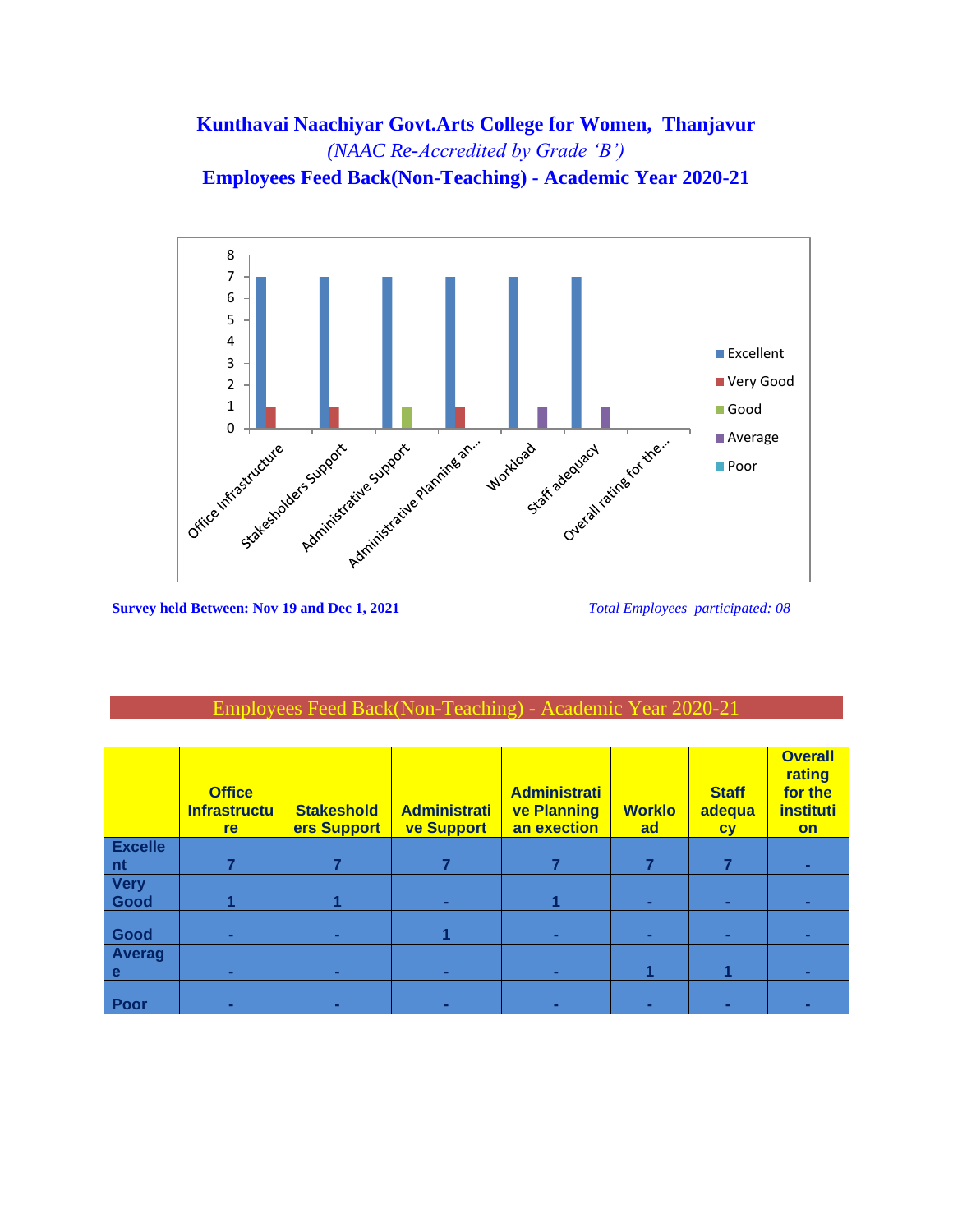# **Kunthavai Naachiyar Govt.Arts College for Women, Thanjavur** *(NAAC Re-Accredited by Grade 'B')* **Teaching Staff Feed Back (Non-Teaching) - Academic Year 2020-21**



**Survey held Between: Nov 19 and Dec 1, 2021** *Total Teaching Staff participated: 99*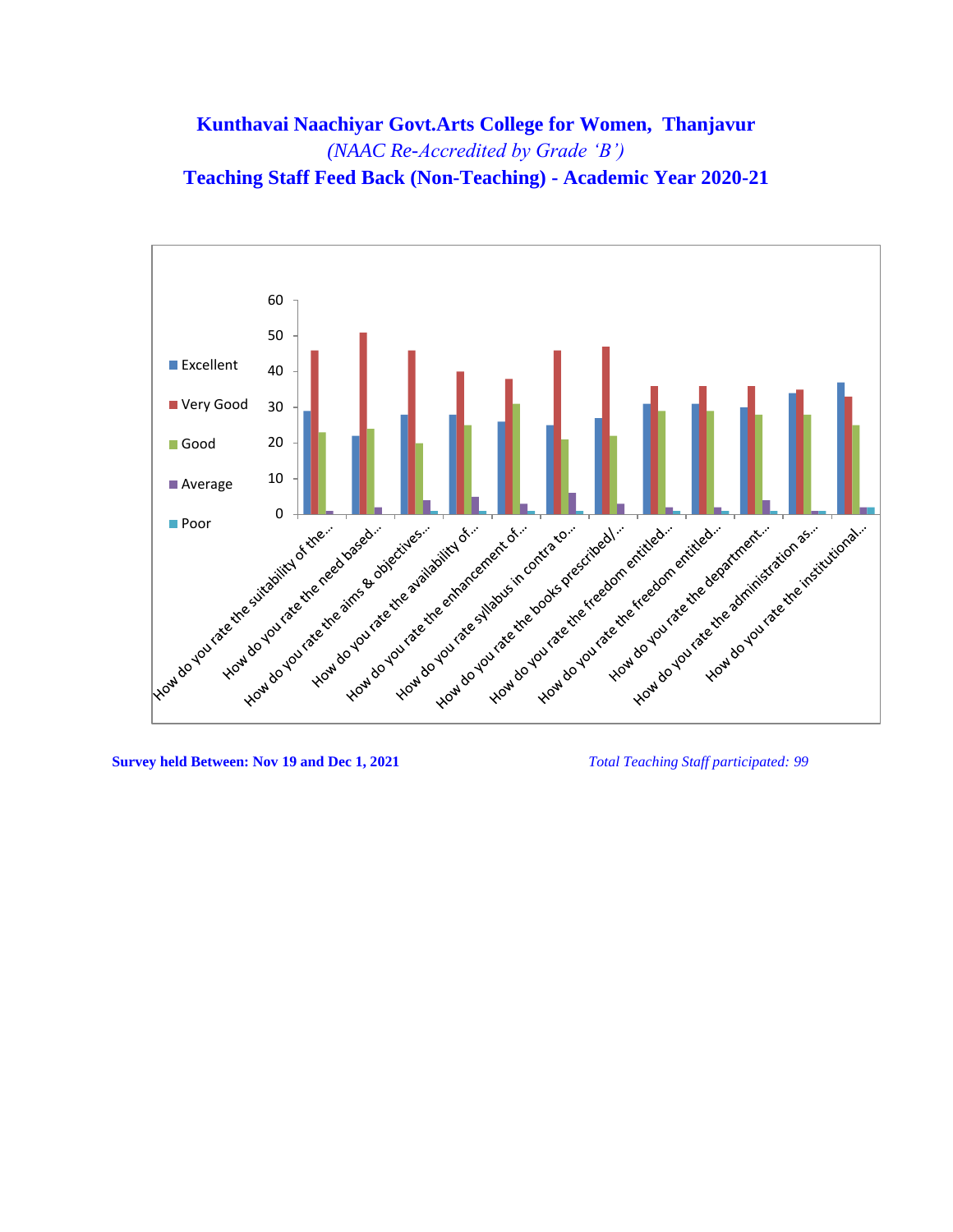# Teaching Staff Feed Back- Academic Year 2020-21

|                                                                                                                                 | <b>Excellent</b> | <b>Very Good</b> | Good | Average        | Poor           |
|---------------------------------------------------------------------------------------------------------------------------------|------------------|------------------|------|----------------|----------------|
| How do you rate the suitability of the<br>syllabus to the course?                                                               | 29               | 46               | 23   | 1              |                |
| How do you rate the need based<br>relevance of the syllabus?                                                                    | 22               | 51               | 24   | $\overline{2}$ |                |
| How do you rate the aims & objectives of<br>the syllabus as well defined?                                                       | 28               | 46               | 20   | $\overline{4}$ | 1              |
| How do you rate the availability of course<br>textbooks and relevant materials in the<br>library/ online e-library?             | 28               | 40               | 25   | 5              | 1              |
| How do you rate the enhancement of<br>your knowledge and perspective in the<br>subject domain by the course/ syllabus?          | 26               | 38               | 31   | 3              | 1              |
| How do you rate syllabus in contra to that<br>of other colleges in the neighbourhood?                                           | 25               | 46               | 21   | 6              | 1              |
| How do you rate the books prescribed/<br>listed as reference materials as relevant/<br>updated and appropriate?                 | 27               | 47               | 22   | 3              |                |
| How do you rate the freedom entitled to<br>propose/ modify/ suggest and incorporate<br>new ideas/ syllabi in the curriculum?    | 31               | 36               | 29   | $\overline{2}$ | 1              |
| How do you rate the freedom entitled to<br>implement innovative teaching<br>methodologies?                                      | 31               | 36               | 29   | $\overline{2}$ | 1              |
| How do you rate the department environ<br>as conductive to teaching and research?                                               | 30               | 36               | 28   | $\overline{4}$ | 1              |
| How do you rate the administration as<br>teacher affable?                                                                       | 34               | 35               | 28   | $\overline{1}$ | 1              |
| How do you rate the institutional support<br>extended to faculty members for<br>upgrading their expertise and<br>qualification? | 37               | 33               | 25   | $\overline{2}$ | $\overline{2}$ |